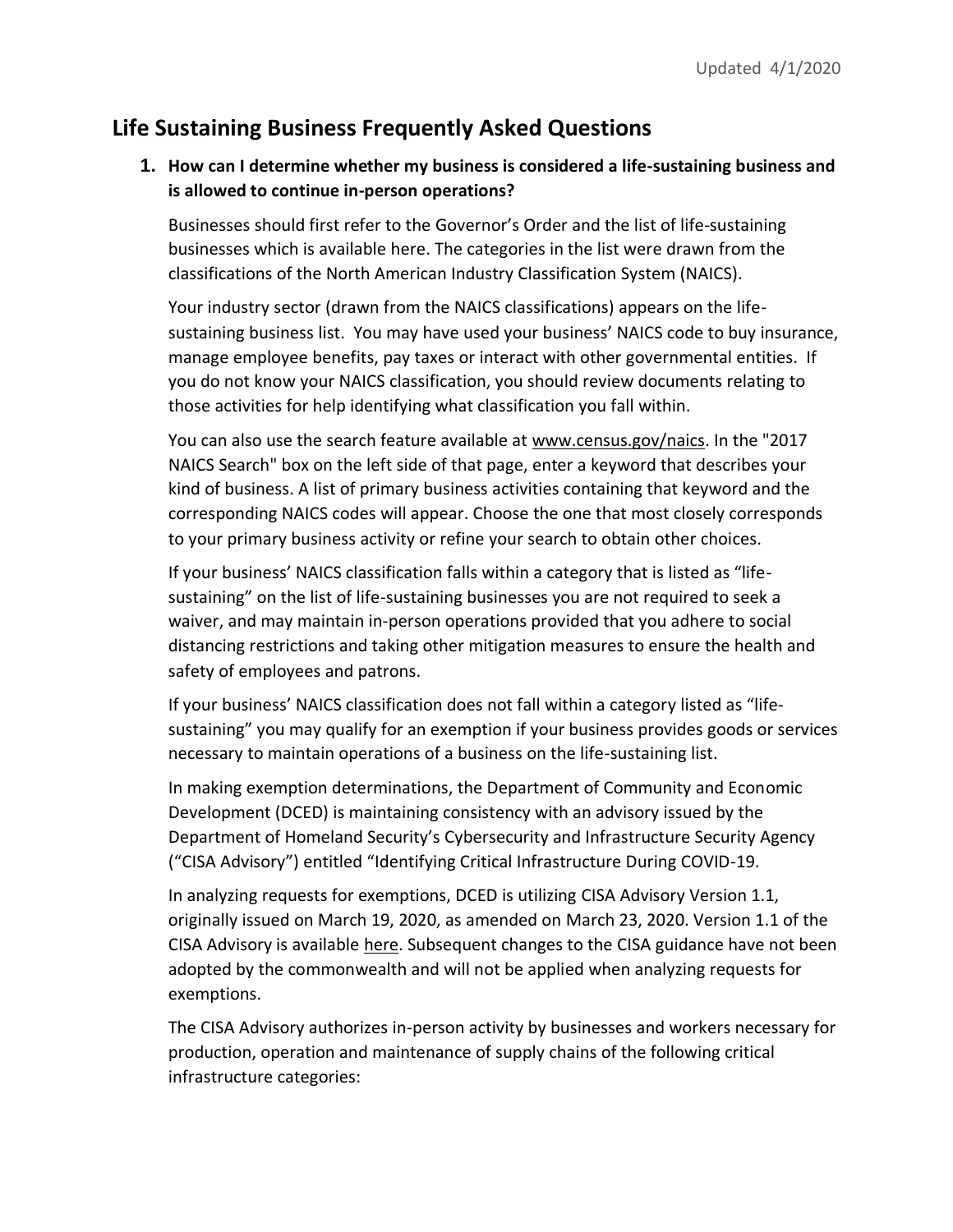- o materials and products needed for medical supply chains,
- o essential transportation,
- o energy,
- o essential communications,
- o food and agriculture,
- o chemical manufacturing
- o nuclear facilities,
- o the operation of dams, water and wastewater treatment,
- o emergency services, and
- o the defense industrial base.

Please note that exemptions for these activities will only be granted to the extent that they are providing a good or service directly to a critical infrastructure category, as opposed to non-critical operations that may broadly fit within these categories.

### **2. Is there a deadline to submit exemption requests?**

All exemption requests MUST be submitted no later than 5:00 P.M. on Friday, April 3, 2020.

### **3. Who may want an exemption?**

Any business that does not fall within a category listed as "life-sustaining" on the list of life sustaining businesses, but which provides goods or services necessary to maintain operations at a business on the life-sustaining list or in one of the critical infrastructure categories outlined in the CISA Advisory should request an exemption.

## **4. Are businesses allowed to continue in-person operations while requesting an exemption?**

Businesses that have requested an exemption should comply with the Governor's Order and suspend in-person operations until an exemption is approved and provided.

### **5. How does a business request an exemption?**

The easiest and quickest way to submit an exemption request to use the [online portal](https://expressforms.pa.gov/apps/pa/DCED/Waiver-process-keeping-physical-locations-open) available at the Department of Community and Economic Development website.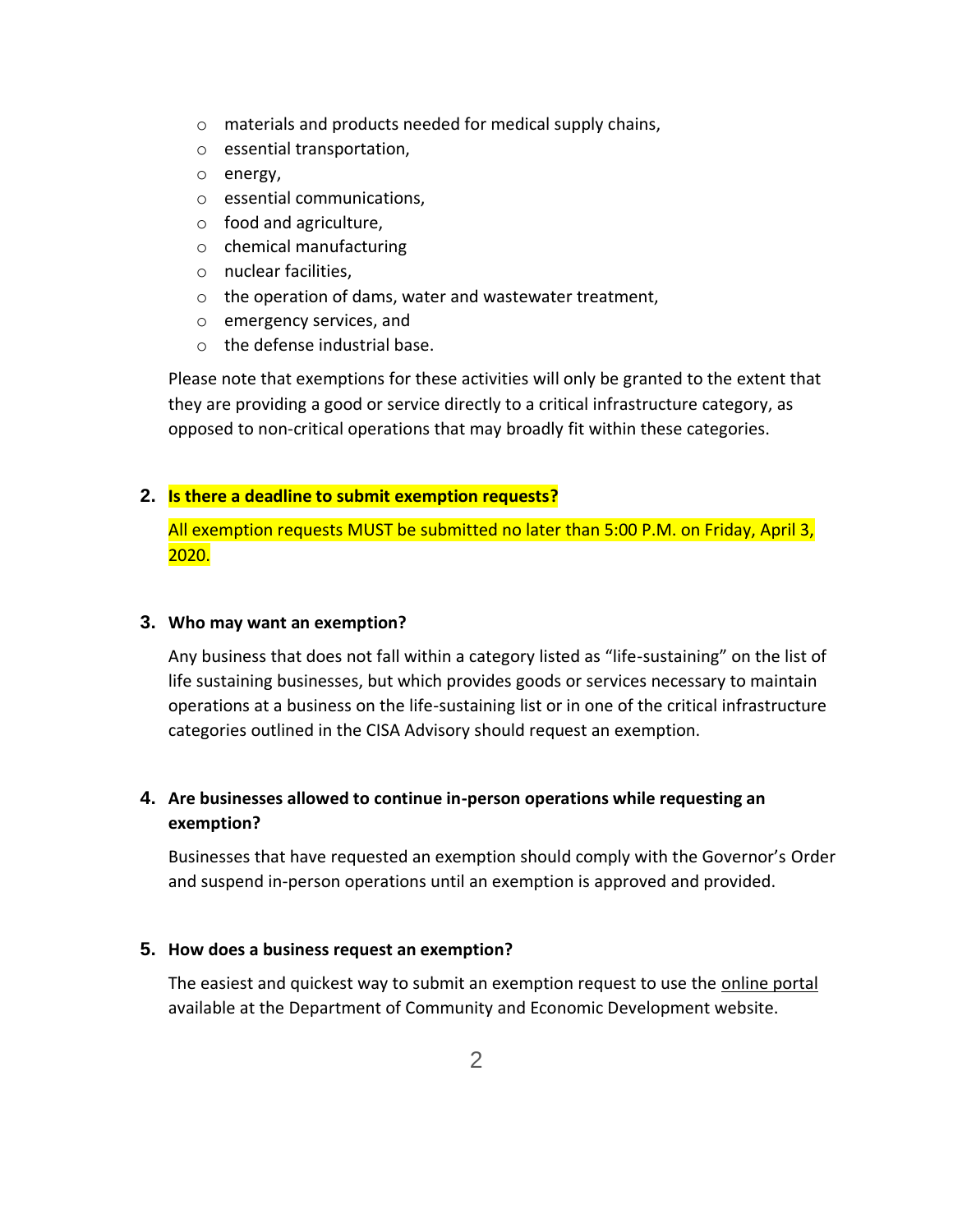### **6. What should be included in the exemption request?**

Businesses seeking an exemption as part of the supply chain or as necessary to support life-sustaining business should include a detailed narrative of their role in the supply chain of goods or services, including the category of critical infrastructure or life sustaining business to which they provide goods or services, the extent of their activity which this category comprises, and specific examples of critical or life sustaining infrastructure businesses or sectors with which the applicant business has contracts, etc.

## **7. How long will it take to get a decision on a submitted exemption?**

DCED has received a high volume of waiver requests and is processing waivers as rapidly as possible.

## **8. My business is in a category allowed to maintain in-person operations, or I was granted an exemption, what should I do to keep employees safe?**

All businesses that are maintaining in-person operations must follow social distancing and COVID-19 mitigation guidance provided by the PA Department of Health and CDC and ensure that there are no gatherings larger than 10 people as recommended by the CDC.

## **9. If a business is classified as non-life-sustaining, but has the ability to operate remotely, must the business close down?**

Non-life-sustaining businesses may continue to operate remotely virtually or by telework (i.e. working from home) conducted individually, and in doing so must follow the social distancing and other COVID-19 mitigation guidance provided by the Pennsylvania Department of Health and CDC.

## **10.Local political units were absent from the list. Should municipalities suspend in-person operations?**

Local political units are not required to suspend in-person operations but should curtail in-person operations to the extent practicable and follow COVID-19 mitigation guidance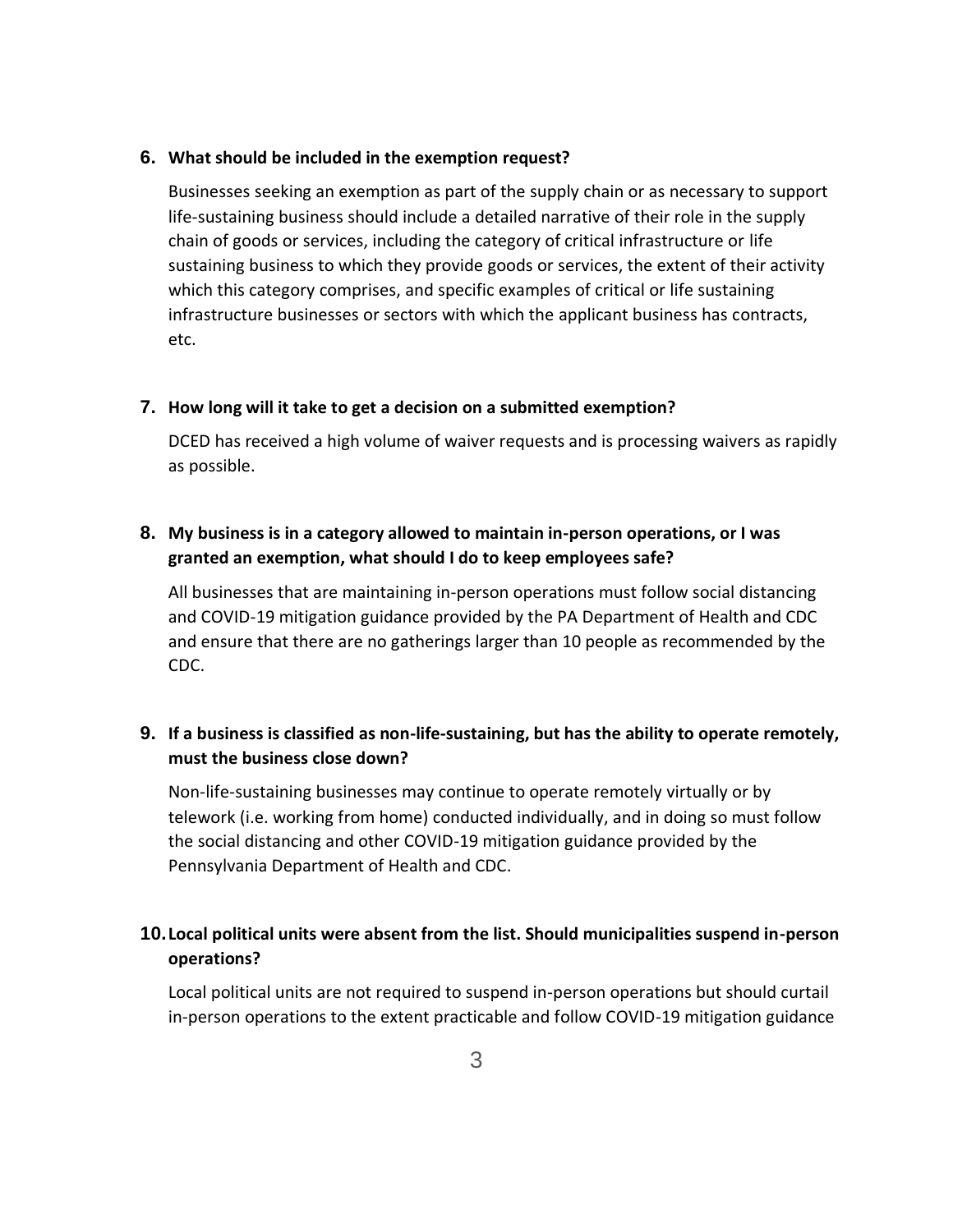provided by the Pennsylvania Department of Health and the CDC. All decisions should appropriately balance public safety while ensuring the continued delivery of critical infrastructure services and functions.

### **Common Enforcement Questions**

## **11.If a business has been granted an exemption, how can the business demonstrate that fact to an enforcement agency?**

Businesses approved for an exemption will receive written confirmation, which they may share with an enforcement agency to confirm authorization to maintain operations.

## **12.How will this order be enforced? Will there be warnings before fines or other enforcement actions?**

The closure of non-life sustaining businesses is a measure that has been taken to control the spread of a communicable disease, COVID-19, and has been ordered by the Governor and the Secretary of Health. The closures are enforceable through criminal penalties, under the Disease Control and Prevention Law of 1955 and the Administrative Code of 1929.

While other criminal penalties in those laws, as well as under the Crimes Code and the Liquor Code, may apply, the following are the most directly applicable provisions for enforcement of the Orders: 71 P. S. § 1409 and 35 P.S. § 521.20(a).

We strive to ensure enforcement of the orders will be consistent throughout the Commonwealth. We also expect that any discipline for violation of the orders will be progressive discipline that begins with a warning to any suspected violator. Furthermore, enforcement should be prioritized to focus on businesses where people congregate.

## **13.How should municipalities and local governments exercise their enforcement authority in supporting the Governor's order?**

State and local officials should use best judgment in exercising their authorities and issuing implementation directives and guidance. Similarly, critical infrastructure industry partners must use best judgment, informed by the list and CISA Advisory to ensure continued operations of critical infrastructure services and functions. All such decisions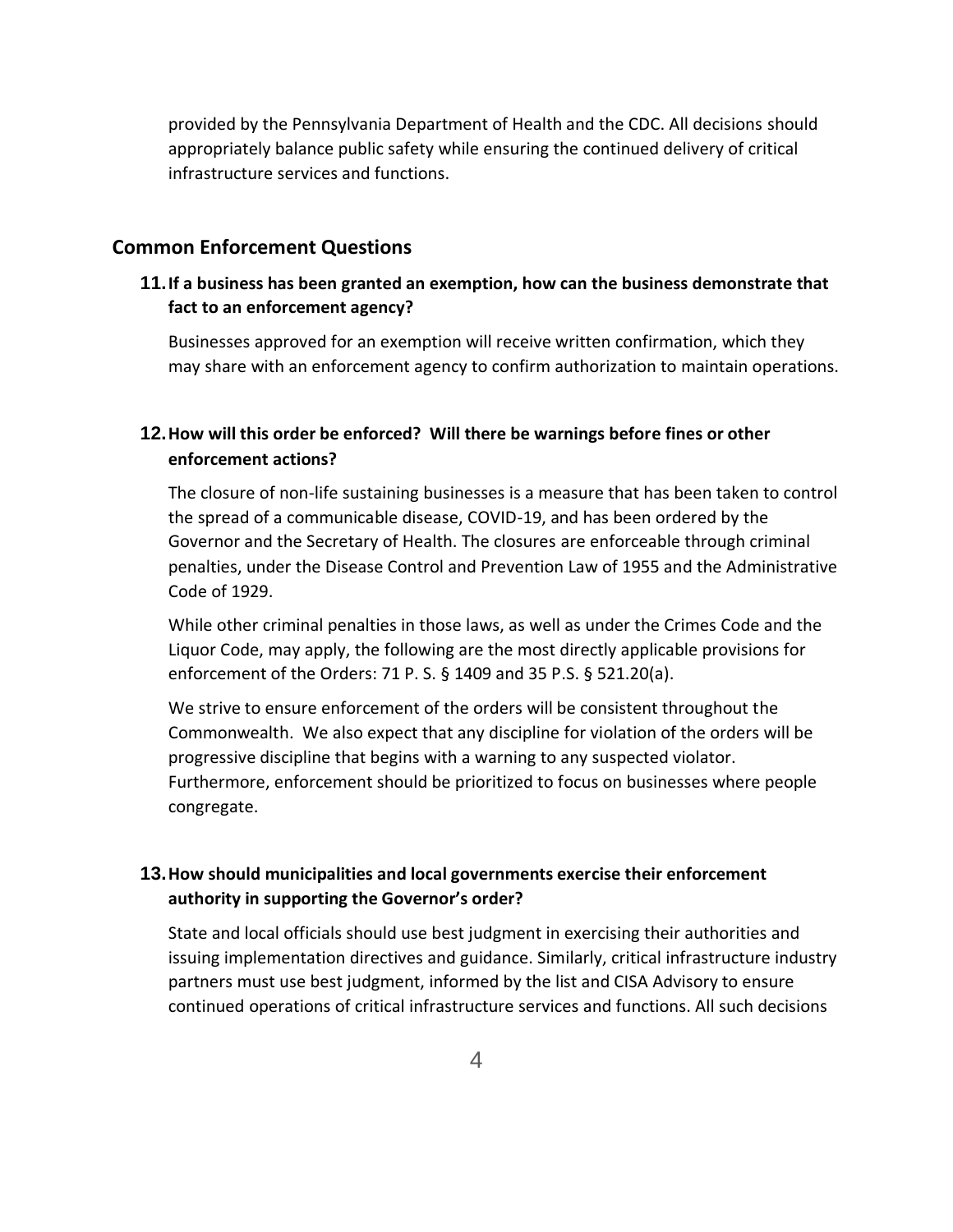should appropriately balance public health and safety while ensuring the continued delivery of critical infrastructure services and functions.

### **Common Questions About General Business Categories**

**14.May non-life sustaining business which are required to suspend in-person operations retain essential personnel to process payroll and insurance claims, maintain security, and engage in similar limited measures on an occasional basis?**

Yes, but telework (i.e. working from home) should be employed whenever possible, and social distancing must be observed.

## **15.I requested an exemption, and specifically referenced the portion of my business that supports the health care industry. Does my exemption apply to all my activities?**

No. If you received an exemption in response to a request in which you specifically identified a particular element of your business as essential to health care or another life-sustaining operation, that waiver only relates to those activities that you specifically identified.

#### **16. May businesses continue fulfilling mail orders/online orders?**

In-person public facing locations must be suspend in-person operations. Mail order and online fulfilment may continue with essential staff but telework should be employed whenever possible, and social distancing must be observed.

## **17.I am a contractor engaging in emergency repairs who received an exemption or was told that I do not require an exemption. May I perform non-essential work?**

Your exemption, or general authority to conduct emergency repairs, is limited to performing those tasks necessary to provide repair services to customers. No new construction or non-emergency rehabilitation or remodeling may be performed.

## **18.I have a "one person" operation that operates out of my home, with no customer access or physical facility. Must I seek an exemption?**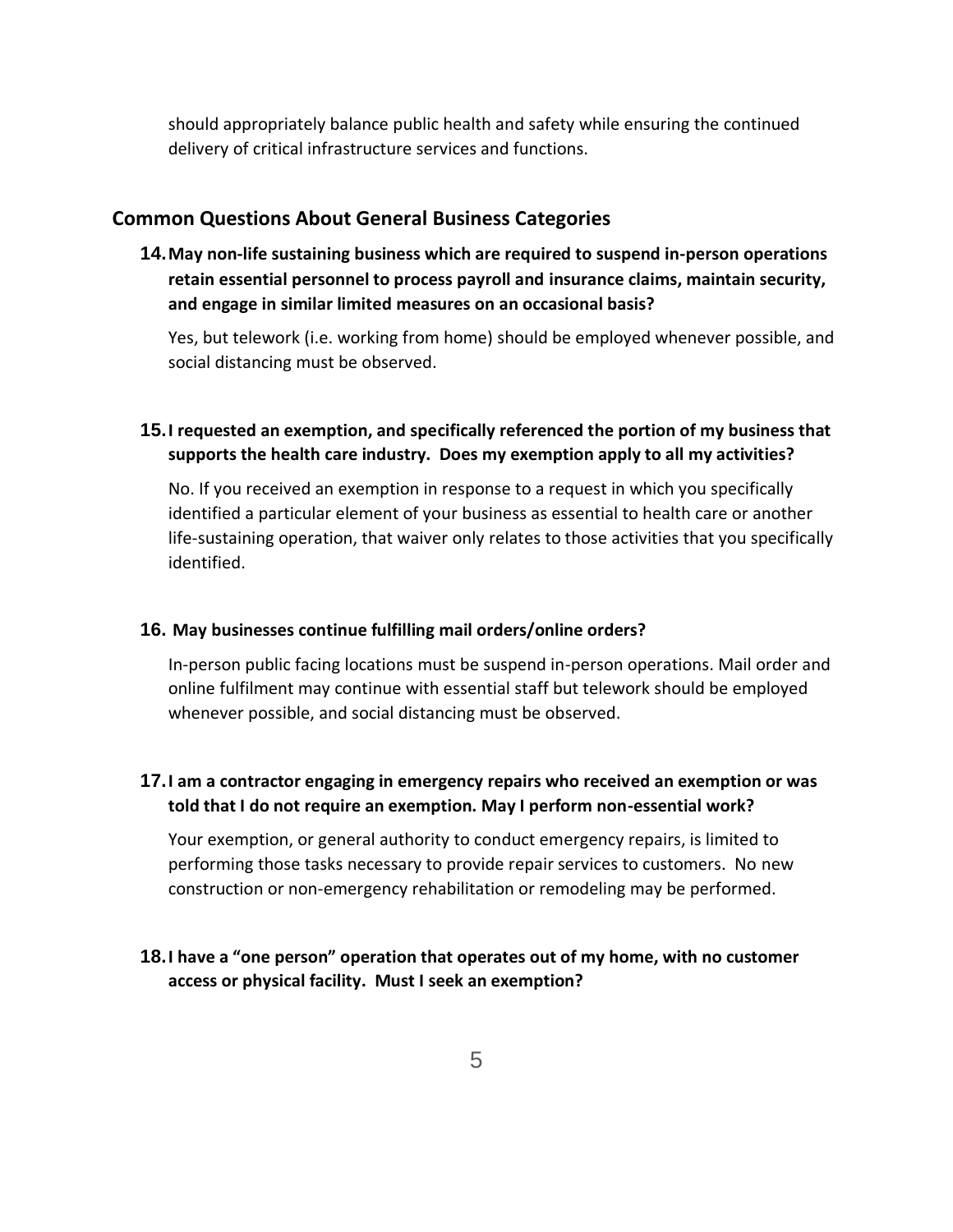No. You may continue to work as you have no physical location. In-home businesses should suspend any in-person elements in which customers must come to the home business, unless engaged in life-sustaining business.

## **19.If a manufacturing business is in a classification that is not to maintain in-person operations, but is in the process of converting to a manufacturing process that is authorized to maintain in-person operations in order to address COVID-19, what should they do?**

Businesses not clearly in a category authorized to maintain in-person operations according to the list and [CISA Advisorys](https://www.cisa.gov/sites/default/files/publications/CISA_Guidance_on_the_Essential_Critical_Infrastructure_Workforce_508C_0.pdf)hould request an exemption. In this particular circumstance, please note in the exemption request that the facility is transferring operations to a life-sustaining function, and the Department of Community and Economic Development will communicate with you about next steps. Please note that you may be denied an exemption until DCED can confirm your desire and ability to transfer to a life-sustaining function.

### **Common Questions About Specific Business Categories**

### **20. May I complete my customer's residential construction project?**

Residential construction projects that are substantially complete may continue to completion. Projects that are "substantially completed" are those projects that have been issued a final occupancy permit. For all other residential construction projects limited activities may continue to the extent necessary to stabilize the site, temporarily prevent weather damage, or make emergency repairs only. No new residential construction or non-emergency rehabilitation projects may be started.

#### **21.Are childcare programs required to suspend in-person operations?**

Childcare programs in Pennsylvania must suspend in-person operations unless they meet one of the following criteria:

- o A Family Child Care Home;
- o A Group Child Care Home operating in a residence;
- $\circ$  A Child Care Center or Group Child Care Home operating outside a residence that has received a [Waiver](https://gcc01.safelinks.protection.outlook.com/?url=https%3A%2F%2Fwww.pakeys.org%2Fwp-content%2Fuploads%2F2020%2F03%2FExemption-of-Directive-to-Temporarily-Close.03182020-fillable.pdf&data=02%7C01%7Ctrcampanin%40pa.gov%7C876d95c21e1948be516008d7d0ddc824%7C418e284101284dd59b6c47fc5a9a1bde%7C0%7C0%7C637207524231835359&sdata=%2B2%2BwY5VemF8tjWtiaNpDp0w79mNCBpZYEOtqcpLh8%2Bc%3D&reserved=0) to provide care for children of employees of life-sustaining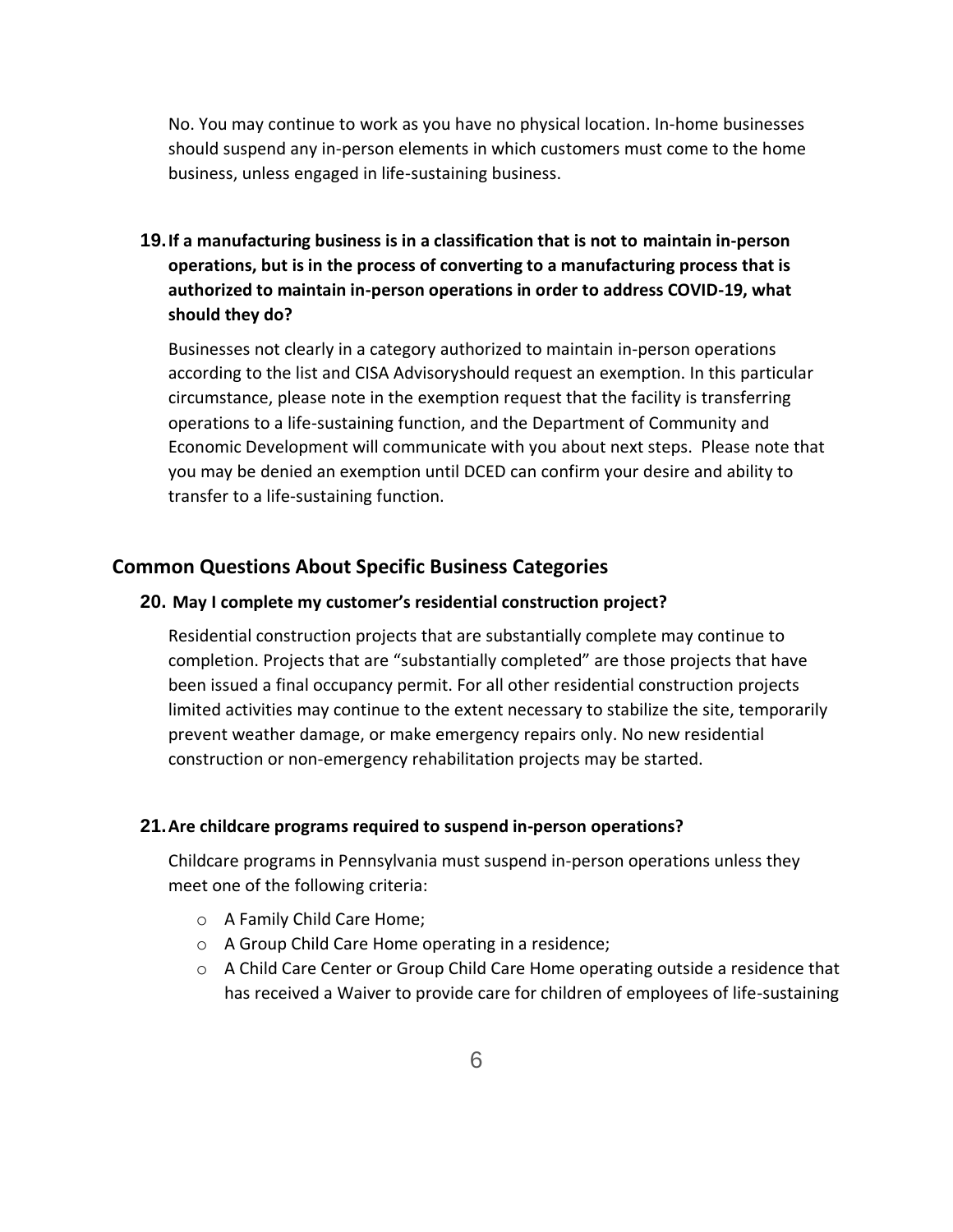businesses from the Department of Human Services, Office of Child Development and Early Learning; or,

 $\circ$  A Part-day school age program that has received a waiver to remain open from the Department of Community and Economic Development, available [here.](https://gcc01.safelinks.protection.outlook.com/?url=https%3A%2F%2Fexpressforms.pa.gov%2Fapps%2Fpa%2FDCED%2FWaiver-process-keeping-physical-locations-open&data=02%7C01%7Ctrcampanin%40pa.gov%7C876d95c21e1948be516008d7d0ddc824%7C418e284101284dd59b6c47fc5a9a1bde%7C0%7C0%7C637207524231835359&sdata=sMMFUeNjTnOTXfHxkmrY51yz57E7UAvbzdWxrpWgxB0%3D&reserved=0)

A map of child care programs approved to operate in Pennsylvania is available [here.](https://www.dhs.pa.gov/providers/Providers/Pages/Coronavirus-Child-Care.aspx)

### **22.May hotels and motels maintain in-person operations?**

Hotels and motels are not required to suspend in-person operations. Hotels may not operate any dine-in food services; all food services must be a takeout or delivery only option.

## **23.May restaurants, bars, breweries, distillers and wineries continue to provide to-go sales of alcohol?**

All restaurants, bars, breweries, distillers and wineries should continue to adhere to PLCB guidance. Currently to-go and delivery sales are authorized but licensees may not allow the service or consumption of food or alcohol on the licensed premises. PLCB licensees should check the PLCB website for further updates.

### **24.May notary and title services maintain in-person operations?**

Notary and title offices may maintain in-person operations only as required to allow notaries and title service providers to participate in court functions deemed essential by a president judge per the Pennsylvania Supreme Court's order of March 18, 2020, or similar federal court directive. Notaries and title service providers may access their offices to effectuate such functions and directives; or for healthcare-related matters.

Notaries may also provide services utilizing audio-visual technology as an alternative to in-person operation in limited circumstances where authorized by guidance issued by the Pennsylvania Department of State. More information about DOS guidance is available [here](https://www.dos.pa.gov/Pages/COVID-19-Waivers.aspx)

### **25.May law offices maintain in-person operations?**

Law offices may maintain in-person operations only as required to allow attorneys to participate in court functions deemed essential by a president judge per the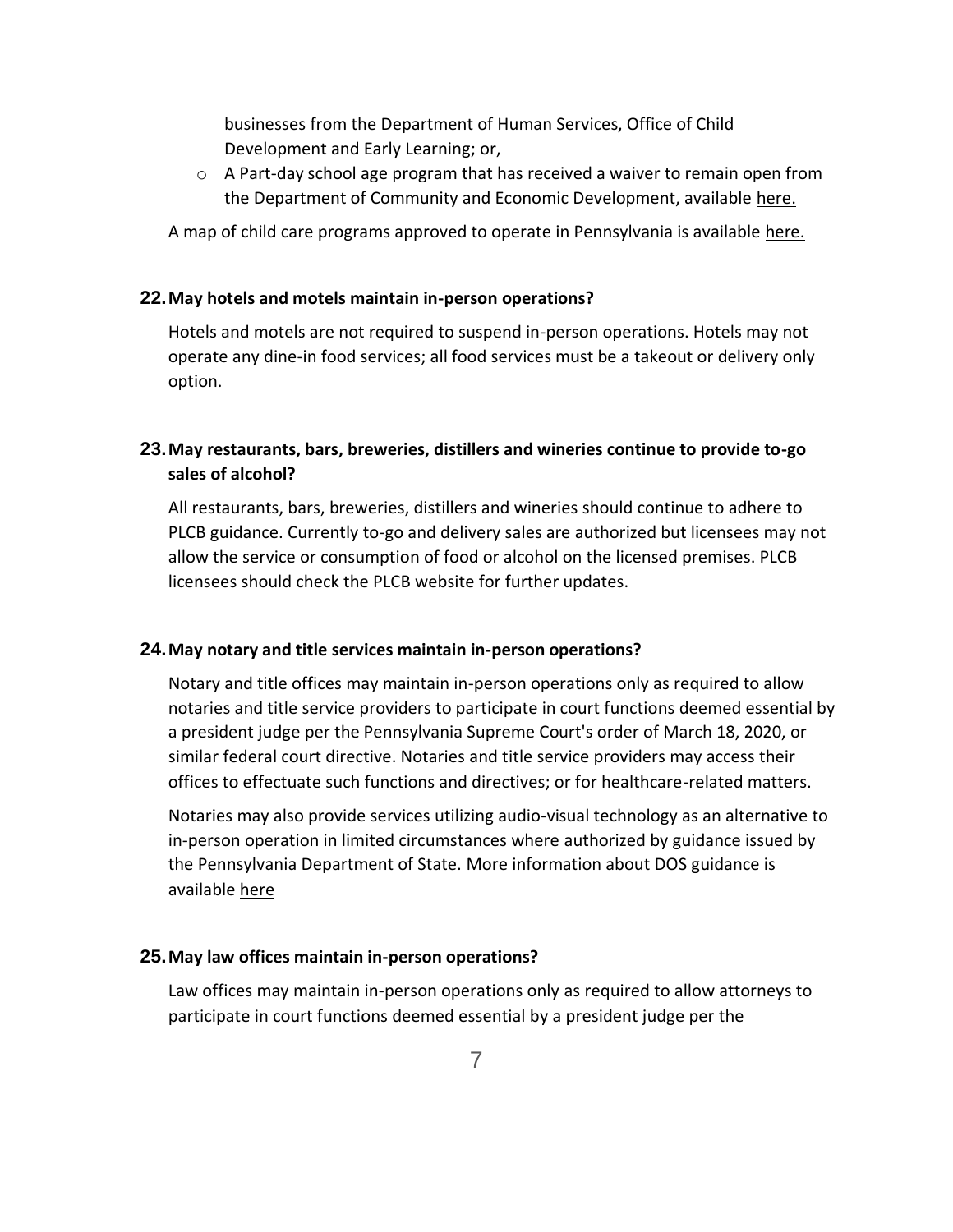Pennsylvania Supreme Court's order of March 18, 2020, or similar federal court directive, and lawyers may access their offices to effectuate such functions and directives.

#### **26.May bail bondsmen maintain in-person operations?**

Bail bond offices may maintain in-person operations only as required to allow bail bondsman to participate in court functions deemed essential by a president judge per the Pennsylvania Supreme Court's order of March 18, 2020, or similar federal court directive, and bail bondsmen may access their offices to effectuate such functions and directives.

### **27.May pet stores offer in-person ancillary services, such as grooming or training?**

No, pet stores may remain open solely to sell pet supplies or provide veterinary services. Pet stores with kennels and pet boarding operations may maintain in-person operations related to these services.

#### **28.May appliance stores maintain in-person operations?**

Appliance stores may not maintain in-person sales operations either at their physical locations or off-site, but in-home emergency repairs may continue. See also the notes as to cell phone sale and repair stores below.

#### **29.I operate a golf course, what in-person operations may continue?**

Please be aware that Golf Courses are "amusement and recreation activities," and must suspend in-person operations per the Industry Operation Guidance. Nevertheless, some activities at golf courses, such as landscape maintenance and other "services to building and dwellings" may continue operations only as necessary to prevent deterioration of property condition.

#### **30.May sporting goods, hunting, fishing and tackle stores maintain in-person operations?**

Sporting goods stores, hunting fishing and tackle stores may not maintain in-person operations but may maintain self-service operations.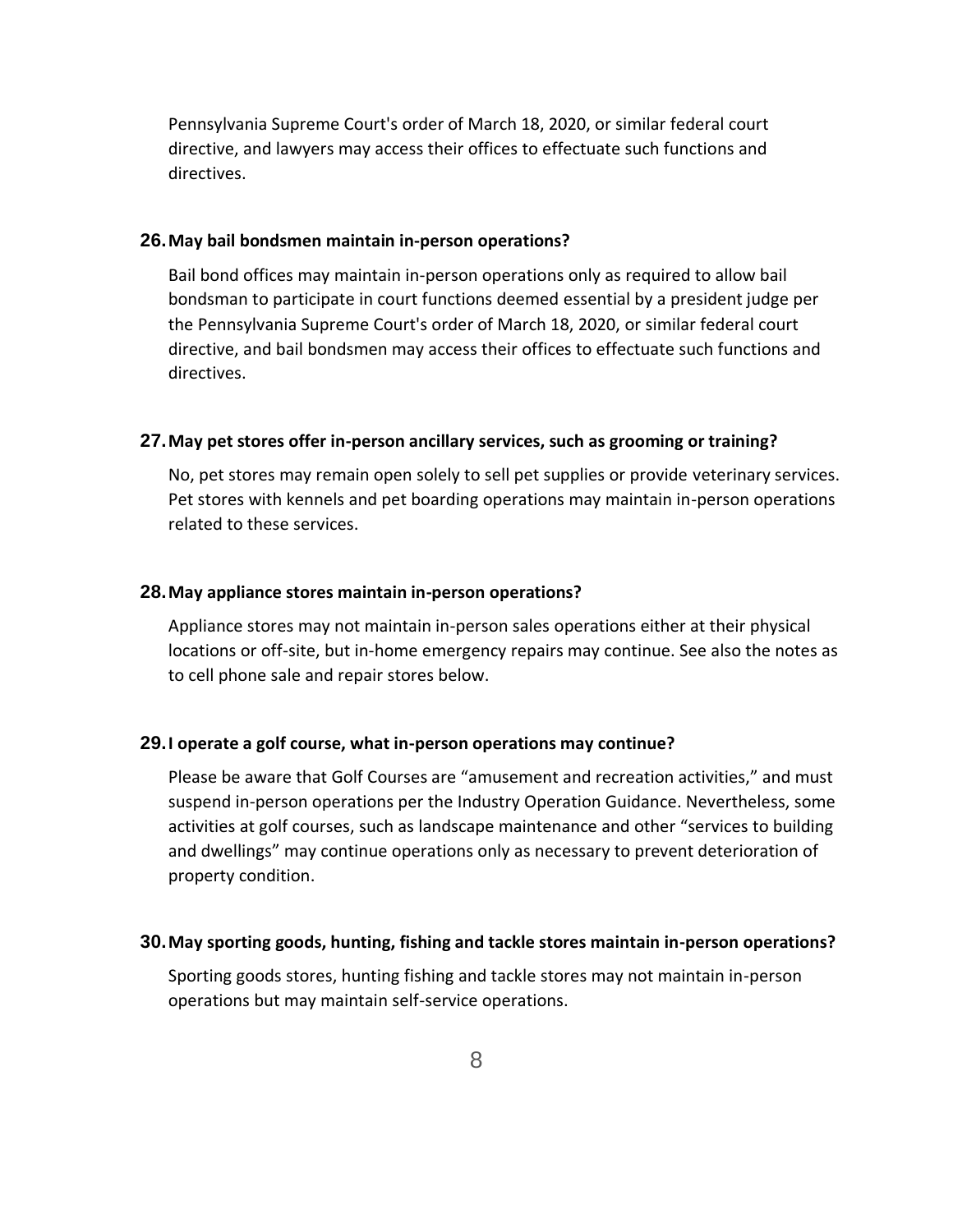#### **31.May bicycle sale and repair shops maintain in-person operations?**

Bike shops may not maintain in-person sales, but repair work may continue.

#### **32.May firearm dealers maintain in-person operations?**

Firearms dealers may operate physical businesses on a limited basis to complete only the portions of a sale/transfer that must be conducted in-person under the law, subject to the following restrictions: 1) all such sale/transfers will be conducted by individual appointment during limited hours only so as to minimize social interactions and congregating of persons; 2) the dealer will comply with social distancing, sanitization of applicable area between appointments, and other mitigation measures to protect its employees and the public.

#### **33.May cell phone sale and repair stores maintain in-person operations?**

Cell phone repair stores may continue to repair cell phones and similar household goods. Electronics and appliance stores and sales kiosks must suspend in-person operations per the Governor's and Secretary's orders.

#### **34.May long-term care providers continue in-person operations?**

Yes, all long-term care entities are life-sustaining and are permitted to maintain inperson operations as an individual and family service.

#### **35.May car dealerships maintain in-person operations?**

Automobile dealers may not continue physical sale and leasing operations, but certain activities at automobile dealers, such as repairs to passenger and commercial vehicles, may continue. New and used sales at automobile dealerships are not permitted. With respect to online sales, any business that has the ability to operate remotely and provide sales via internet can operate.

However, unless necessary paperwork was completed prior to vehicle dealerships having been declared non-life sustaining, a dealership cannot complete the entire process in Pennsylvania remotely. Pennsylvania requires a notary to be physically present to verify the identity and signature of the purchaser and under PA law, remote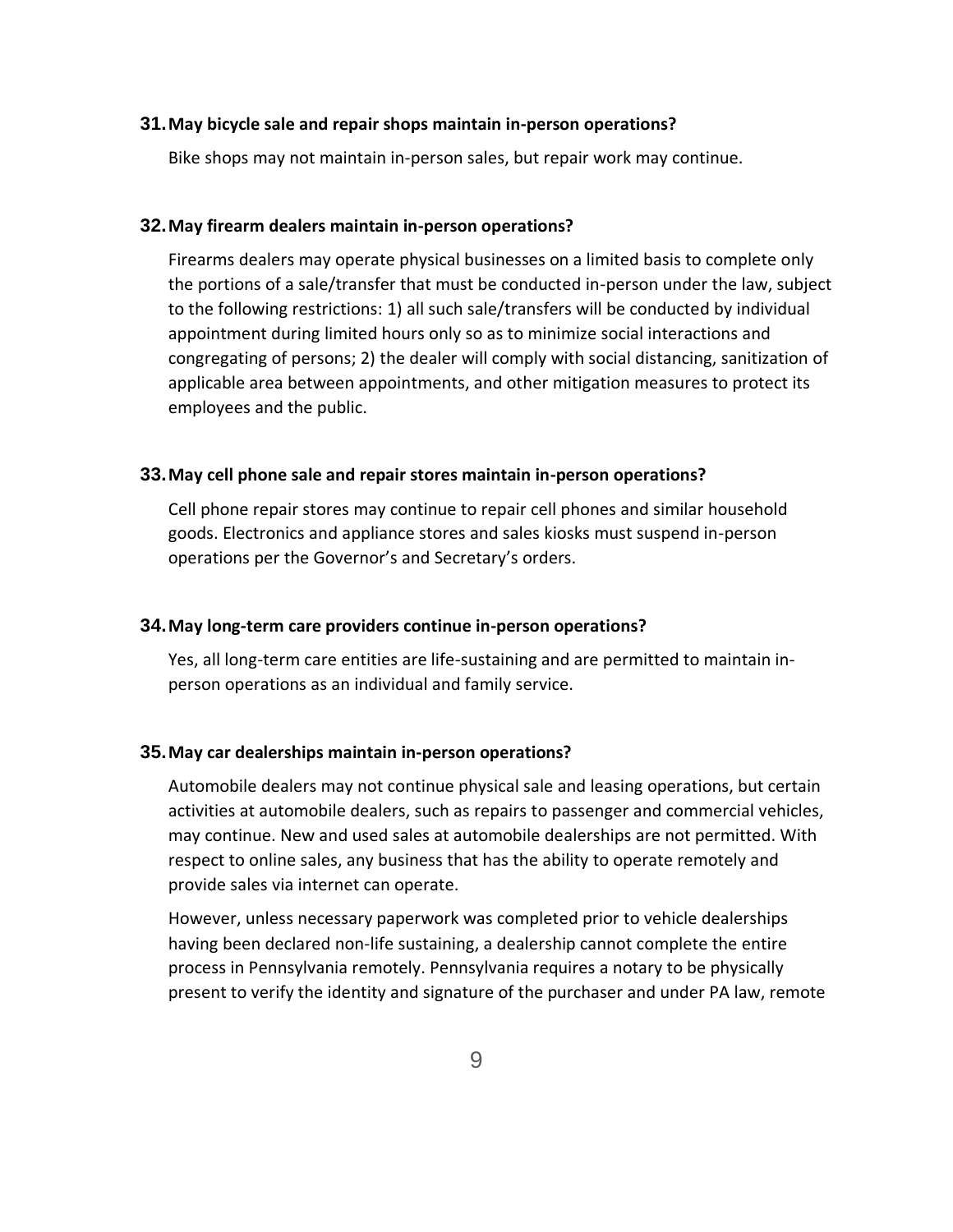notarization is not currently authorized. Therefore, while internet sales are allowed, an exemption would be required to complete the transaction at a physical location.

#### **36.May garden centers maintain in-person operations?**

Garden centers are not authorized to maintain in-person operations, and this applies to both independent garden centers, as well as those attached to large retail chain or grocery stores. This prohibition does not apply to establishments primarily engaged in retailing farm supplies, such as animal (except pet) feed.

#### **37.May apartment leasing offices maintain in-person operations?**

Only emergency housing and emergency maintenance qualify as life-sustaining services in this sector. Virtual and telework operations (e.g. work from home) must be the primary option when available. In-person work at a business site is only to be performed on the most limited basis possible to deliver the services or goods of a life-sustaining business.

#### **38.May I operate a Game of Skill in my business?**

The commonwealth's consistent position is that so-called Games of Skill are illegal gambling devices and not authorized anywhere in the commonwealth. Operation of these machines during the current health emergency encourages people to congregate unnecessarily and is prohibited under the Governor's Order of March 19, 2020. Any business operating, servicing or otherwise maintaining a Game of Skill, is subject to enforcement which may include an order to suspend otherwise authorized in-person operations.

#### **39.May I offer my residential property for short term rental?**

Short term rentals of any unit, group of units, dwelling, building, or group of buildings within a single complex of buildings which is advertised or held out to the public as a place regularly rented to guests, or which is rented to guests more than three times in a calendar year for periods of less than 30 days or 1 calendar month, whichever is less, or rented through a home-share website are not authorized. This prohibition does not apply to the following: